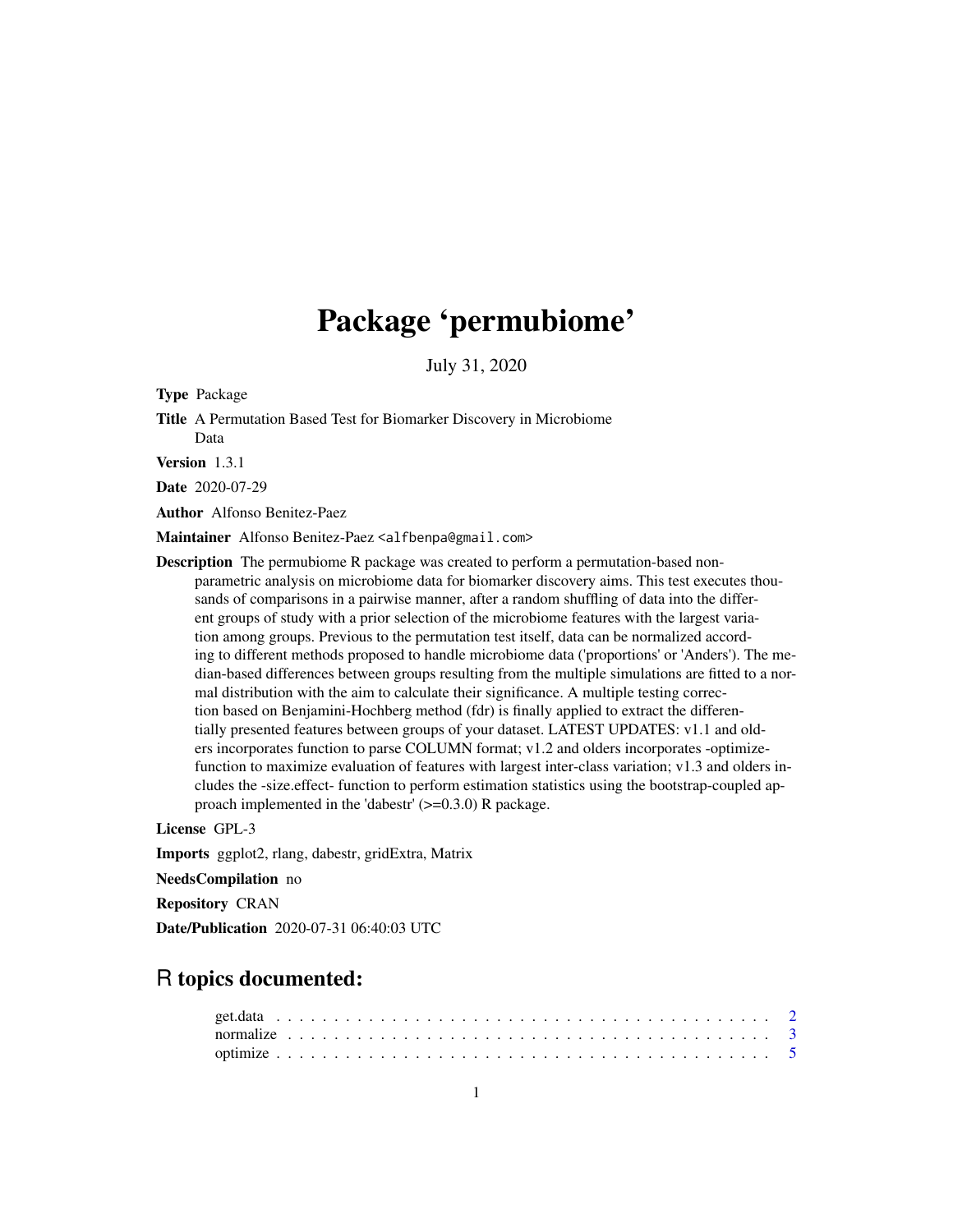#### <span id="page-1-0"></span>2 get.data

| Index |  |  |  |  |  |  |  |  |  |  |  |  |  |  |  |  |  |  |  |  |  |
|-------|--|--|--|--|--|--|--|--|--|--|--|--|--|--|--|--|--|--|--|--|--|
|       |  |  |  |  |  |  |  |  |  |  |  |  |  |  |  |  |  |  |  |  |  |
|       |  |  |  |  |  |  |  |  |  |  |  |  |  |  |  |  |  |  |  |  |  |

get.data *Parsing the data file.*

## Description

This function prompts for the file contained all the data needed to process. You only have to execute this function in the working directory where your file is stored properly formatted as requested.

The input file is a tab-delimited text matrix as follows:

| Sample  | Class  | feature(1) | feature(2) | feature(n) | $\cdots$ |
|---------|--------|------------|------------|------------|----------|
| sampleA | classX | counts(A1) | counts(A2) | counts(An) | $\cdots$ |
| sampleB | classY | counts(B1) | counts(B2) | counts(Bn) | $\cdots$ |
| sampleC | classX | counts(C1) | counts(C2) | counts(Cn) | $\cdots$ |
| sampleD | classY | counts(D1) | counts(D2) | counts(Dn) | $\cdots$ |

From the version 1.1 on you will be able to load your data as COLUMN format, just adding the "Class" information in the second row as follows:

| Sample     | sampleA    | sampleB    | sampleC    | sampleD    | $\cdots$ |
|------------|------------|------------|------------|------------|----------|
| Class      | classX     | classY     | classX     | classY     | $\cdots$ |
| feature(1) | counts(A1) | counts(B1) | counts(C1) | counts(D1) | $\cdots$ |
| feature(2) | counts(A2) | counts(B2) | counts(C2) | counts(D2) | $\cdots$ |
| feature(3) | counts(A3) | counts(B3) | counts(C3) | counts(D3) | $\cdots$ |
| feature(4) | counts(A4) | counts(B4) | counts(C4) | counts(D4) | $\ddots$ |
| feature(n) | counts(An) | counts(Bn) | counts(Ch) | counts(Dn) | .        |

#### Usage

get.data()

## Author(s)

Alfonso Benitez-Paez

## References

Benitez-Paez A. 2020. Permubiome: an R package to perform permutation based test for biomarker discovery in microbiome analyses. [https://cran.r-project.org]. Benitez-Paez A, et al. mSystems. 2020;5:e00857-19. doi: 10.1128/mSystems.00857-19.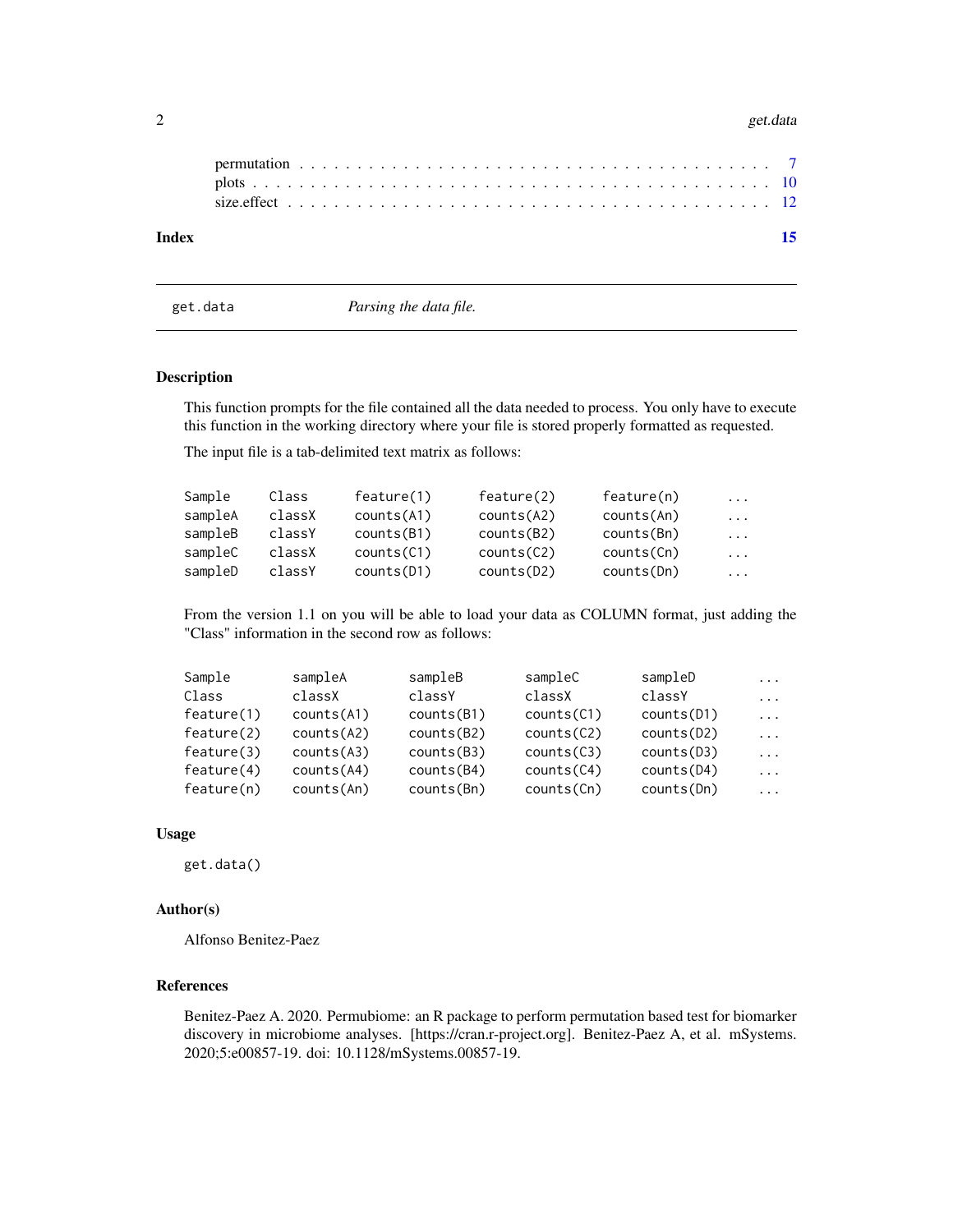#### <span id="page-2-0"></span>normalize 3

#### Examples

```
## The function is currently defined as
function ()
{
    DATA \leq readline("Type the name of your data set : ")
    if (DATA == "") {
        tb <- read.table(system.file("extdat", "DATA_2", package = "permubiome"),
            header = T, sep = "\t")
       print(paste("As you declare no input file, the permubiome test data was loaded"))
        save(tb, file = "permubiome.RData")
    }
    else {
        FORMAT <- readline("Type the format of your data set (PERMUBIOME or COLUMN): ")
        if (FORMAT == "PERMUBIOME") {
            tb \le read.table(DATA, header = T, sep = "\t")
            save(tb, file = "permubiome.RData")
        }
        else {
            biom \leq read.table(DATA, sep = "\t")
            tb < -t (biom)
            colnames(tb) \le tb[1, ]
            rownames(tb) <- NULL
            tb = tb[-1, ]labels <- colnames(tb)
            tb <- as.data.frame(tb)
            for (i in 3:length(labels)) {
                tb[, i] <- as.numeric(as.character(tb[, i]))
            }
            save(tb, file = "permubiome.RData")
        }
    }
    load("permubiome.RData")
    df <- as.data.frame(tb)
    classes <- levels(df$Class)
    samples <- nrow(df)
    print(paste("Your data file contains:", samples, "samples"))
    print(paste("The classes in your data file are:", classes[1],
        "and", classes[2]))
    print(paste("The number of different categories to compare are:",
        (ncol(tb) - 2)))save(DATA, df, REFERENCE, classes, file = "permubiome.RData")
  }
```
normalize *Normalize the microbiome dataset prior to perform the permutation test.*

#### **Description**

A critical aspect when working with microbiome data is to achieve a proper normalization to the retrieved counts, thus overpassing the variability in terms of sequencing efforts or coverage. There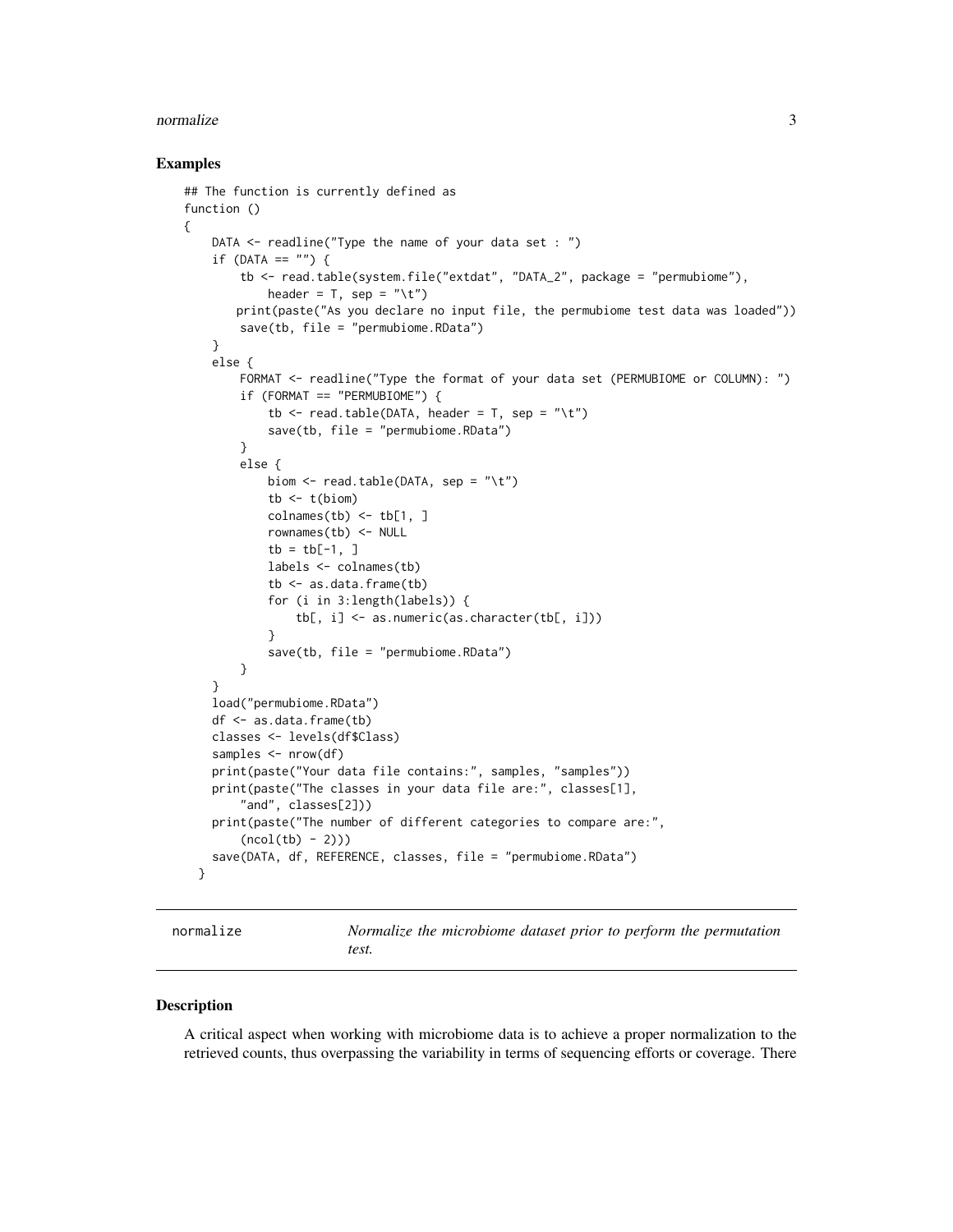are several ways to do normalization, and we have implemented two well-known methods whose choice will depend on the research question investigated and the researcher's preference. Optionally, if you don't feel comfortable with normalization methods implemented in this package or if your data are already normalized, you have the option of performing no normalization on your data (*method*=0).

## Usage

 $normalize(prevalence = 0.3, method = 1)$ 

## Arguments

| prevalence | This controls the prevalence of microbiome features across samples in order to<br>keep those with higher occurrence in the cohort of samples under survey. If<br>you have 20 samples and declare a <i>prevalence</i> = $0.3$ (default), the algorithm<br>will remove those categories with less prevalence than 6 samples. Although the<br>permutation test deals fairly well with zeros, we recommend setting a restricted<br>value in order to improve the statistics for the biomarker discovery (i.e <i>preva</i> -<br>lence => 0.3).                                                                                                            |
|------------|------------------------------------------------------------------------------------------------------------------------------------------------------------------------------------------------------------------------------------------------------------------------------------------------------------------------------------------------------------------------------------------------------------------------------------------------------------------------------------------------------------------------------------------------------------------------------------------------------------------------------------------------------|
| method     | Describes the normalization method to be used. We implemented two differ-<br>ent strategies to normalize the microbiome data: (1) corresponds to the relative<br>proportion of counts to the features. After retrieving the relative abundance<br>for every feature in very sample the normalization process generate the number<br>of reads corresponding to the features per million reads; (2) corresponds with<br>normalization method described by Anders & Huber $(2010)$ , which uses a size<br>factor to correct differences in sequencing coverage. If the user decides not to<br>perform normalization, it must declare <i>method</i> = 0. |

## Author(s)

Alfonso Benitez-Paez

### References

Benitez-Paez A. 2020. Permubiome: an R package to perform permutation based test for biomarker discovery in microbiome analyses. [https://cran.r-project.org]. Benitez-Paez A, et al. mSystems. 2020;5:e00857-19. doi: 10.1128/mSystems.00857-19.

## Examples

```
## The function is currently defined as
function (prevalence = 0.3, method = 1)
{
   load("permubiome.RData")
   df_norm <- df
    if (method == 1) {
       y <- array(, nrow(df_norm))
       for (j in 1:nrow(df_norm)) {
           y[j] <- sum(df_norm[j, 3:ncol(df_norm)])
       }
```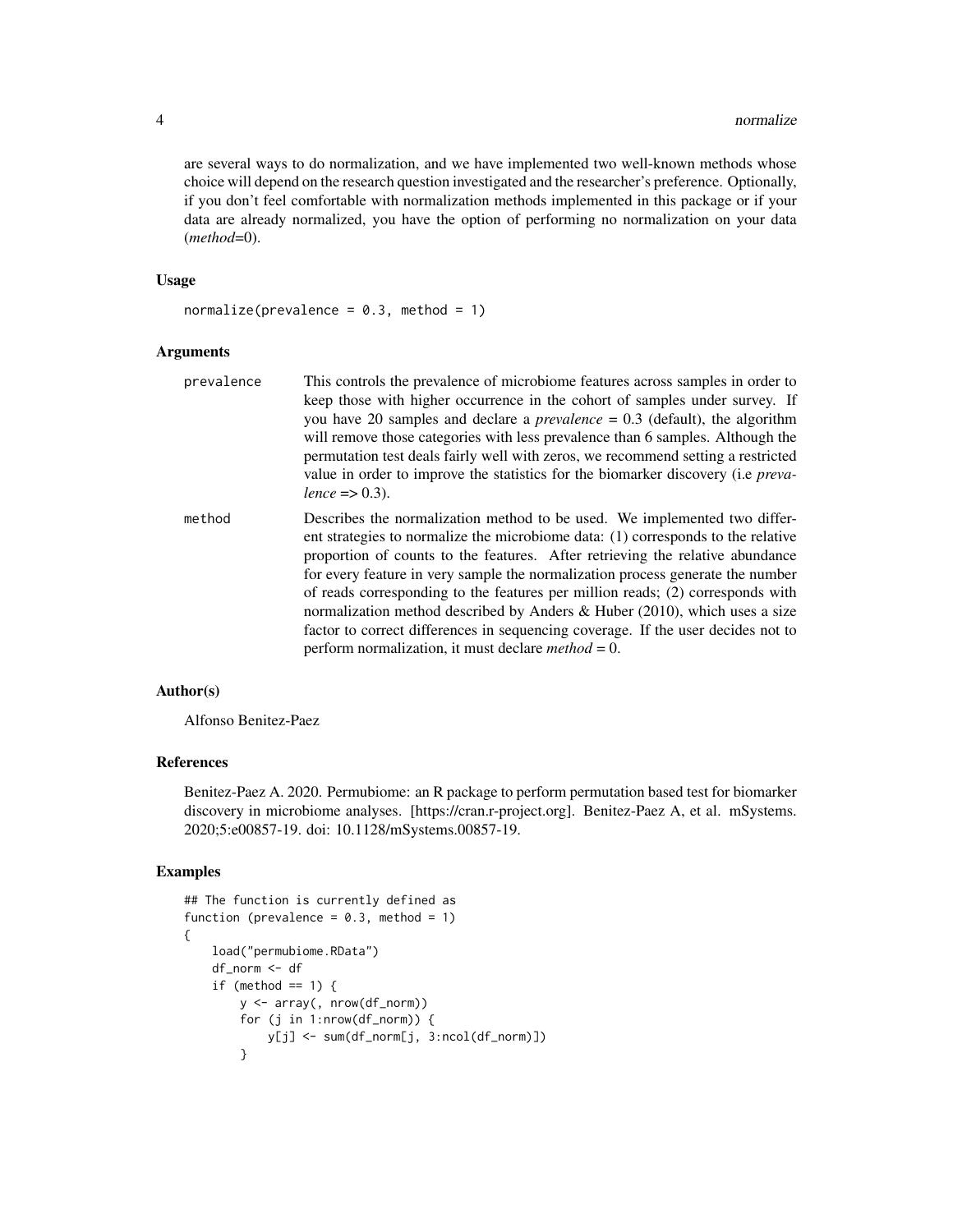```
for (l in 3:ncol(df_norm)) {
          for (m in 1:nrow(df_norm)) {
              df\_norm[m, 1] \leftarrow round((df\_norm[m, 1]/y[m]) *1e+06, digits = 0)
          }
      }
      for (i in ncol(df_norm):3) {
          if (sum(df_norm[, i] == "0") >= (nrow(df_norm) *1 - prevalence)) {
              df_norm[, i] <- NULL
          }
      }
  }
  else if (method == 2) {
      for (i in ncol(df_norm):3) {
          if (sum(df_norm[, i] == 0) >= (nrow(df_norm) * 1 - prevalence)) {
              df_norm[, i] <- NULL
          }
      }
      sfactor_matrix <- matrix(, ncol = ncol(df_norm) - 2,
          nrow = nrow(df_norm))
      y <- array(, nrow(df_norm))
      for (m in 1:nrow(df_norm)) {
          for (l in 3:ncol(df_norm)) {
              sfactor_matrix[m, l - 2] <- signif((df_norm[m,
                l]/mean(df_norm[, l])), digits = 3)
          }
          y[m] <- median(sfactor_matrix[m, 1:ncol(sfactor_matrix)])
      }
      for (a in 3:ncol(df_norm)) {
          for (b in 1:nrow(df_norm)) {
              df_norm[b, a] <- round((df_norm[b, a] * y[b]),
                digits = 0)
          }
      }
  }
  else if (method == 0) {
      head(df_norm)
      print(paste("Your dataset was not normalized according to method option: 0"))
  }
  else {
      print(paste("Select and appropiate method for normalization: 1 ('proportions'),
      2 ('anders'), or 0 ('none')"))
  }
  print(paste("Your normalized data now contains:", ncol(df_norm) -
      2, "normalize categories ready to analize"))
  save(df_norm, file = "permubiome.RData")
}
```
optimize *Optimization for detection of features with larger variation between classes*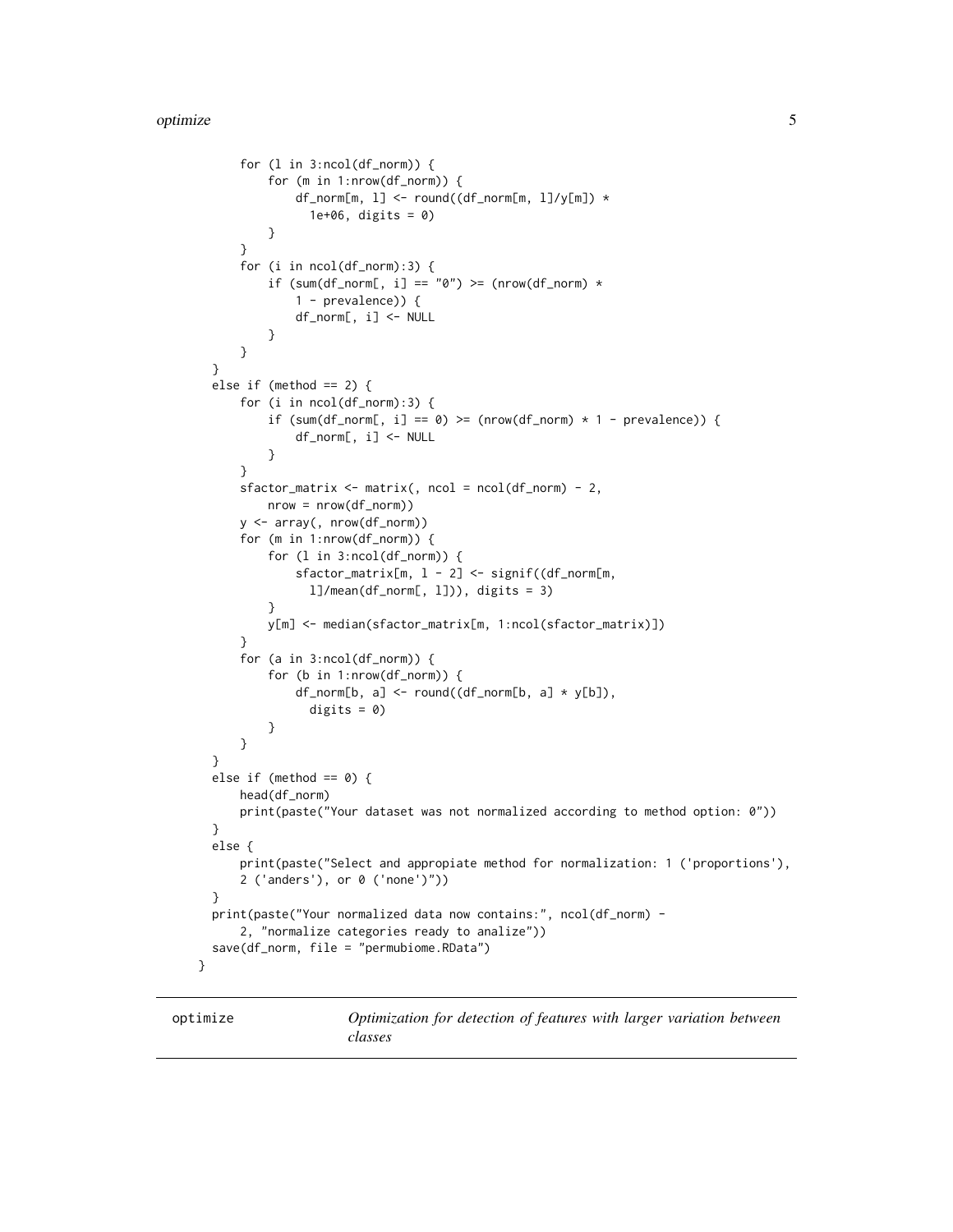#### <span id="page-5-0"></span>Description

This function is the previous step to the permutation test and it optimizes the detection of features differentially distributed between classes. The intra- and inter-classes distances are calculated with log-transformed data and then a ratio test is done to maximize the variation between classes. This pre-processing penalizes the microbiome features with a larger intra-class and lower inter-class variation, which would interfere with the statistical estimations to executed during the permutation test.

#### Usage

optimize()

#### Author(s)

Alfonso Benitez-Paez

## References

Benitez-Paez A. 2020. Permubiome: an R package to perform permutation based test for biomarker discovery in microbiome analyses. [https://cran.r-project.org]. Benitez-Paez A, et al. mSystems. 2020;5:e00857-19. doi: 10.1128/mSystems.00857-19.

#### Examples

{

```
## The function is currently defined as
function ()
   load("permubiome.RData")
   df_norm <- df_norm
   REFERENCE <- REFERENCE
   classes <- levels(df_norm$Class)
    if (REFERENCE == "") {
        REFERENCE <- classes[1]
    }
   else if (REFERENCE == classes[2]) {
        classes[2] <- classes[1]
        classes[1] <- REFERENCE
    }
    df_norm$Class <- factor(df$Class, levels = (c(classes[1],
        classes[2])))
   group1 <- subset(df_norm, Class == classes[1])
   group2 <- subset(df_norm, Class == classes[2])
   categories <- colnames(df_norm)
   distance_matrix \leq matrix(, nrow = ncol(df_norm) - 2, ncol = 7,
        byrow = T)
    colnames(distance_matrix) <- c("Category", paste("SumDist ",
        "[", classes[1], "]", sep = ""), paste("SumDist ", "[",
        classes[2], "]", sep = ""), "ClassDist", "RatioDist",
        "Delta-Log", "Z-score")
    for (i in 3:(ncol(group1))) {
        mydata1 <- group1[, i]
```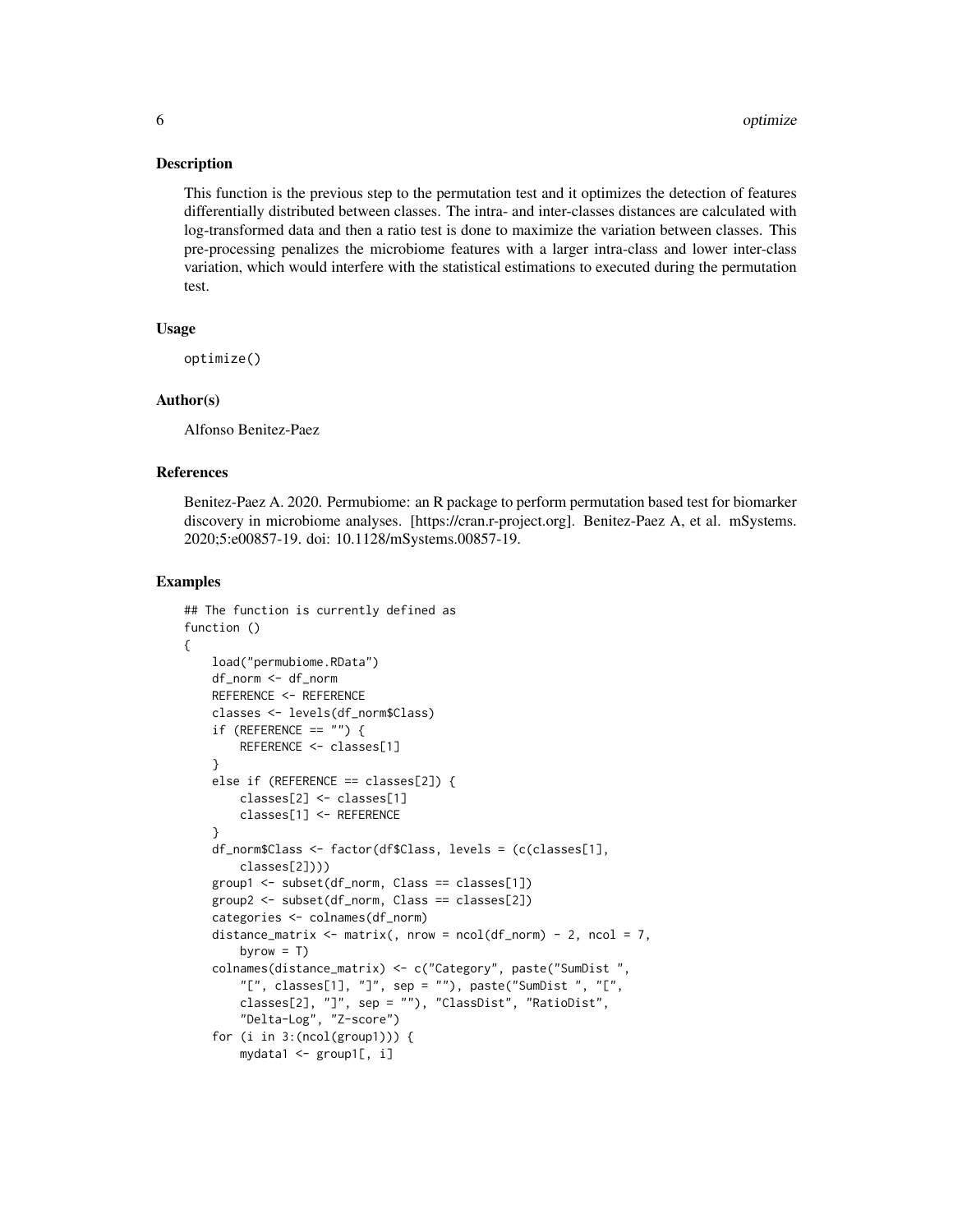## <span id="page-6-0"></span>permutation 7

```
sumdist1 <- log10(sum(abs(apply(combn(mydata1, 2), 2,
          diff))))
      distance_matrix[(i - 2), 1] <- categories[i]
      distance_matrix[(i - 2), 2] <- sumdist1
  }
  for (j in 3:(\text{ncol}(\text{group2}))) {
      mydata2 <- group2[, j]
      sumdist2 <- log10(sum(abs(apply(combn(mydata2, 2), 2,
          diff))))
      distance_matrix[(j - 2), 3] <- sumdist2
  }
  classes_matrix <- matrix(, nrow = ncol(group1) - 2, ncol = (nrow(group1) *nrow(group2)), byrow = T)
  rownames(classes_matrix) <- colnames(group1[3:ncol(group1)])
  features <- colnames(group1)
  for (k in 3:(ncol(group1))) {
      classdist <- vector()
      for (l in 1:nrow(group1[k])) {
          classdist_tmp <- as.list(abs(group2[k] - group1[l,
              k]))
          classdist <- c(classdist, classdist_tmp[[features[k]]])
      }
      classes_matrix[(k - 2), ] <- classdist
  }
  inter.class.dist <- as.list(rowSums(classes_matrix))
  for (m in 3:(ncol(group1))) {
      distance_matrix[(m - 2), 4] <- log10(inter.class.dist[[features[m]]])
  }
 distance_matrix[, 5] <- as.numeric(distance_matrix[, 4])/((as.numeric(distance_matrix[,
      3])/as.numeric(distance_matrix[, 2])))
  distance_matrix[, 6] <- abs(as.numeric(distance_matrix[,
      5]) - as.numeric(distance_matrix[, 4]))
  distance_matrix[, 7] <- (as.numeric(distance_matrix[, 6]) -
      mean(as.numeric(distance_matrix[, 6])))/sd(as.numeric(distance_matrix[,
      6]))
  selected_features <- subset(distance_matrix, abs(as.numeric(distance_matrix[,
      6])) > quantile(as.numeric(distance_matrix[,6]),0.96))
  save(df, df_norm, REFERENCE, classes, distance_matrix, selected_features,
      file = "permubiome.RData")
}
```
permutation *Permutation-based non-parametric analysis to infer differential abundance of features between groups.*

#### **Description**

This function performs multiple simulations for every feature present in your dataset. All observations are randomly distributed between groups and the median's differences are calculated for all simulations. Differences calculated from simulations are fitted to the normal distribution, Z-scores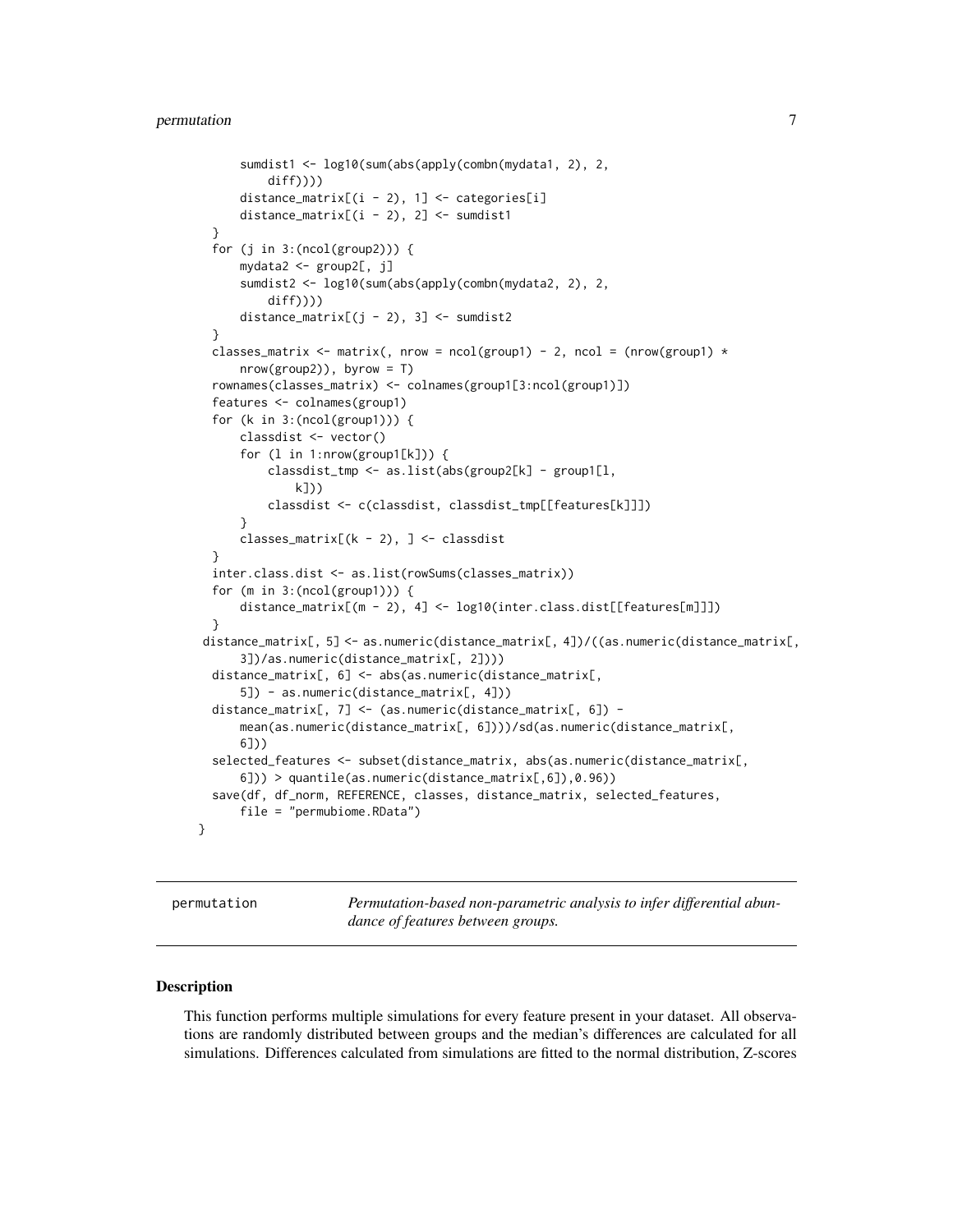are obtained, and the respective probability to reject the null hypothesis is then calculated. A multiple testing correction based on Benjamini-Hochberg method is done to uncover the biomarkers associated with your dataset classes. FDR threshold for differential abundance can be set at 0.1.

#### Usage

permutation(nperm = 1000, write.output = TRUE)

#### Arguments

| nperm        | The number of permutations to be executed during the analysis (1000 as default).<br>The higher the number of permutations, the more precise will be the p-value<br>returned and the function becomes more time-consuming. We recommend to<br>use <i>nperm</i> = $1000$ as the minimum. |
|--------------|----------------------------------------------------------------------------------------------------------------------------------------------------------------------------------------------------------------------------------------------------------------------------------------|
| write.output | When TRUE (as default), a sorted output file is generated and stored in the work-<br>ing directory. Control for the number of features to be present in the output is<br>allowed with the "all" or "selected" parameters prompted.                                                     |

## Author(s)

Alfonso Benitez-Paez

## References

Benitez-Paez A. 2020. Permubiome: an R package to perform permutation based test for biomarker discovery in microbiome analyses. [https://cran.r-project.org]. Benitez-Paez A, et al. mSystems. 2020;5:e00857-19. doi: 10.1128/mSystems.00857-19.

#### Examples

```
## The function is currently defined as
function (nperm = 1000, write.output = TRUE)
{
   Class <- NULL
   load("permubiome.RData")
   df_norm <- df_norm
    selected_features <- selected_features
    tags.in <- selected_features[, 1]
    tags.out <- setdiff(colnames(df_norm[3:ncol(df_norm)]), tags.in)
    for (a in ncol(df_norm):3) {
       if ((colnames(df_norm[a]) %in% tags.out)) {
            df_norm[, a] <- NULL
        }
    }
   classes <- levels(df_norm$Class)
    if (REFERENCE == "") {
       REFERENCE <- classes[1]
    }
    else if (REFERENCE == classes[2]) {
       classes[2] <- classes[1]
       classes[1] <- REFERENCE
```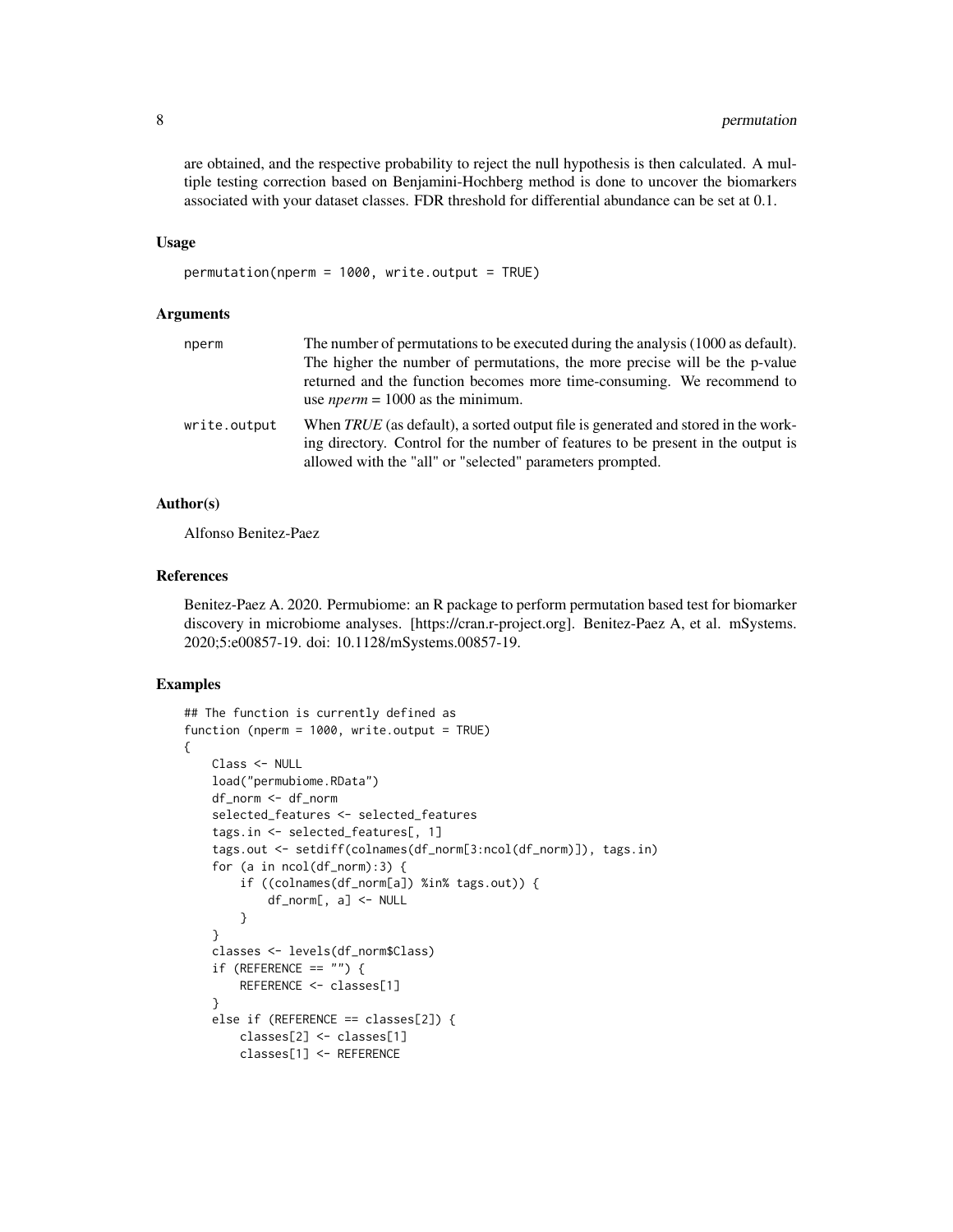```
}
df_norm$Class <- factor(df$Class, levels = (c(classes[1],
    classes[2])))
group1 <- subset(df_norm, Class == classes[1])
group2 <- subset(df_norm, Class == classes[2])
categories <- colnames(df_norm)
size1 <- nrow(group1)
size2 <- nrow(group2)
size <- size1 + size2
pvalue_matrix <- matrix(, nrow = ncol(df_norm) - 2, ncol = 5,
    byrow = T)
colnames(pvalue_matrix) <- c("Category", paste("Median ",
    classes[1], sep = ""), paste("Median ", classes[2], sep = ""),
    "p.value", "p.adj (fdr)")
print(paste("Permutation test in progress - This can take some seconds or minutes!"))
for (i in 3:(ncol(df_norm))) {
    category <- categories[i]
    diff <- median(group1[, i]) - median(group2[, i])
    x \leftarrow c(group1[, i], group2[, i])y <- array(, nperm)
    for (j in 1:nperm) {
        set <- sample(size, size2, replace = FALSE)
        diff_iter <- median(x[set]) - median(x[-set])
        y[j] <- diff_iter
        ref\_score \leftarrow (diff - mean(y)) / sd(y)}
    if (ref_score \geq 0) {
        pvalue.i <- pnorm(ref_score, lower.tail = F)
    }
    else {
        pvalue.i <- pnorm(ref_score)
    }
    if (pvalue.i != 0) {
        pvalue_matrix[(i - 2), 1] < - category}
    if (pvalue.i != 0) {
        pvalue_matrix[(i - 2), 2] < -round(median(group1[,i]), digits = 0)
    }
    if (pvalue.i != 0) {
        pvalue_matrix[(i - 2), 3] < -round(median(group2[,i]), digits = 0)
    }
    if (pvalue.i != 0) {
        pvalue_matrix[(i - 2), 4] <- format((pvalue.i * 2),
            digits = 7, scientific = F)
    }
    else {
        pvalue_matrix[(i - 2), 2] < -1}
    pb = txtProgressBar(min = 0, max = (ncol(df_norm) - 2),initial = 0, style = 3)
    setTxtProgressBar(pb, (i - 2))
```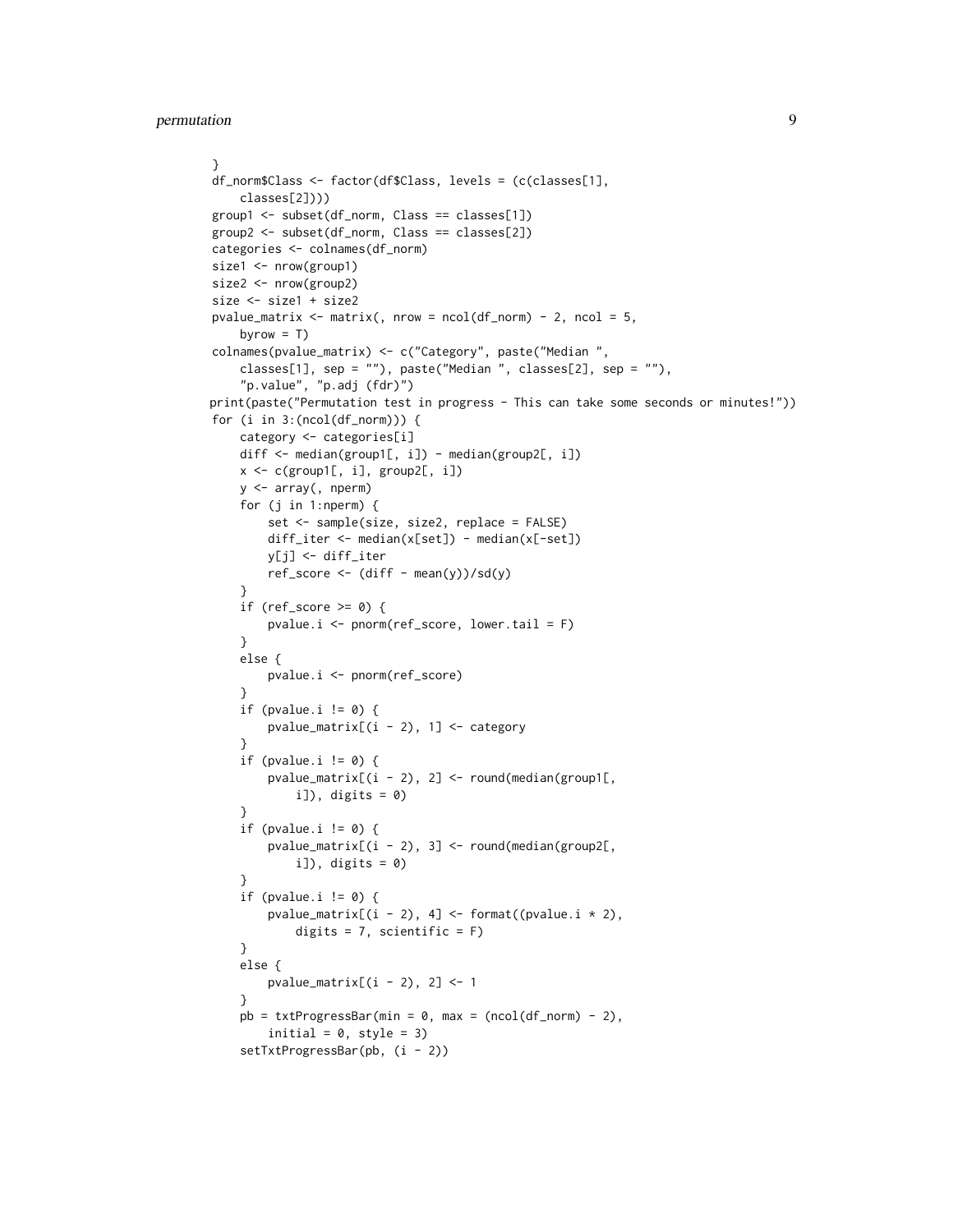```
invisible()
  }
  pvalue_matrix <- pvalue_matrix[order(pvalue_matrix[, 4]),
      ]
  pvalue_matrix[, 5] <- format(p.adjust(as.numeric(pvalue_matrix[,
      4], n = nrow(pvalue_matrix), method = "fdr")), digits = 7,
      scientific = F)
  cat("\n")
  if (write.output == TRUE) \{all <- readline("Do you want to include all fetures in the output? (yes/no) : ")
      if (substr(all, 1, 1) == "n") {
      select <- as.numeric(readline("Level of significance to output features (i.e. 0.2) : "))
          significant <- subset(pvalue_matrix, pvalue_matrix[,
              5] \leq select}
      else {
          significant <- pvalue_matrix
      }
      write.table(significant, file = "permutation.output",
          quote = F, row.names = F, sep = ''\t t'')
      print(paste("Permutation test done and output table printed!"))
  }
  else {
      significant <- pvalue_matrix
      significant
      print(paste("Permutation test done!"))
  }
  save(df, df_norm, REFERENCE, classes, selected_features,
      nperm, tags.in, tags.out, pvalue_matrix, file = "permubiome.RData")
}
```
plots *Plotting the features with differential abundance.*

## Description

Option to plot individually all features found to be differentially presented in the classes of your dataset.

#### Usage

plots()

## Details

When executed, the name of the feature as well as the different output options will be prompted.

#### Author(s)

Alfonso Benitez-Paez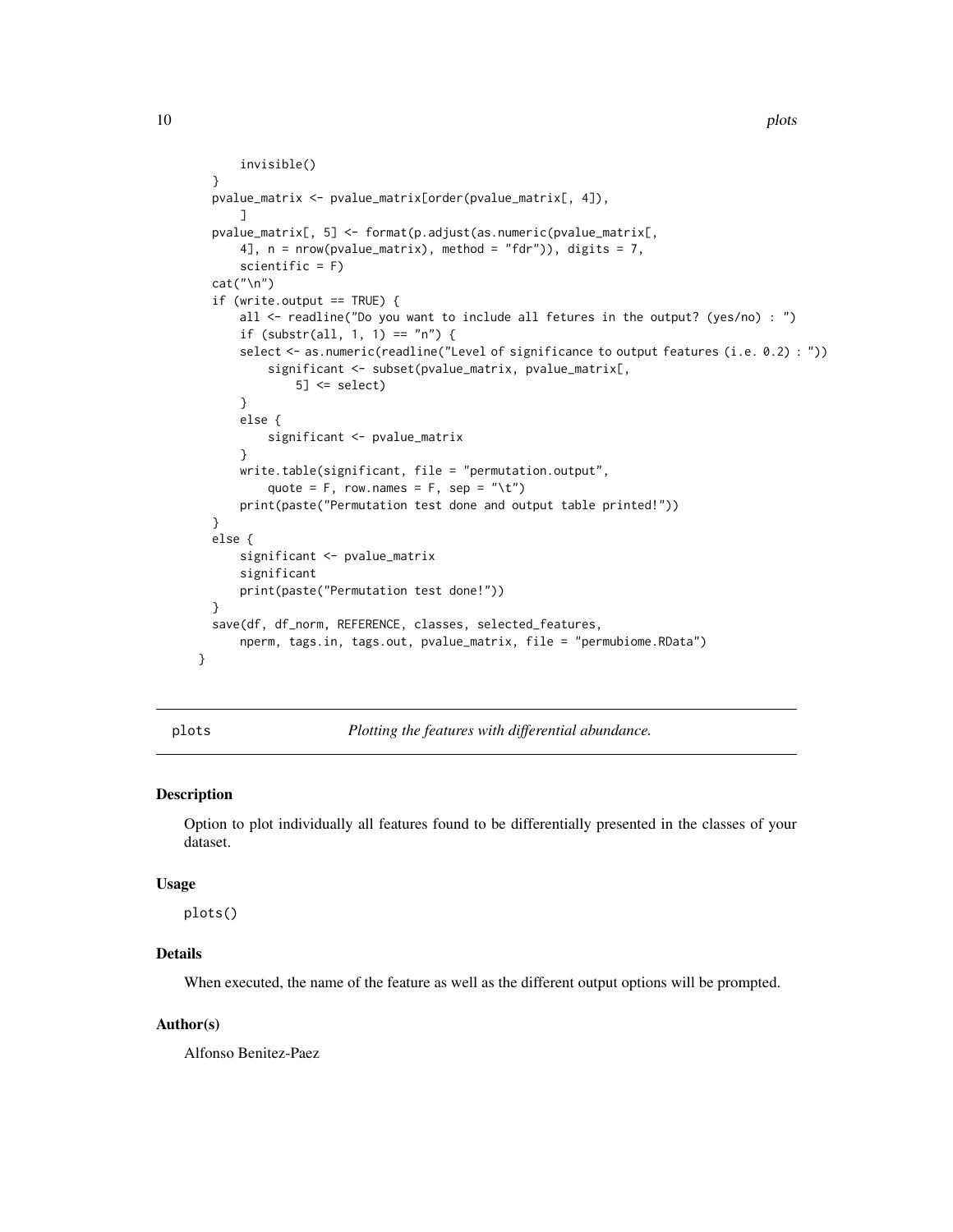#### plots that the contract of the contract of the contract of the contract of the contract of the contract of the contract of the contract of the contract of the contract of the contract of the contract of the contract of the

#### References

Benitez-Paez A. 2020. Permubiome: an R package to perform permutation based test for biomarker discovery in microbiome analyses. [https://cran.r-project.org]. Benitez-Paez A, et al. mSystems. 2020;5:e00857-19. doi: 10.1128/mSystems.00857-19.

## Examples

{

```
## The function is currently defined as
function ()
   Class <- NULL
   non_zero <- NULL
   Occurring <- NULL
   prevalence <- NULL
   loadNamespace("ggplot2")
   load("permubiome.RData")
   df_norm <- df_norm
   category <- readline("Type the category you want to plot : ")
    if (category == "") {
       category <- colnames(df_norm[3])
       print(paste("As you declared no categories, the very first one of your
       dataset is plotted!"))
    }
   df_to_plot <- df_norm[, c("Sample", "Class", category)]
    classes <- levels(df_to_plot$Class)
    if (REFERENCE == ") {
       REFERENCE <- classes[1]
    }
    else if (REFERENCE == classes[2]) {
       classes[2] <- classes[1]
       classes[1] <- REFERENCE
    }
    df_to_plot$ref <- factor(df_to_plot$Class, levels = (c(classes[1],
        classes[2])))
   p1 <- (ggplot(df_to_plot, aes(df_to_plot$ref, df_to_plot[,
       category], fill = df_to_plot$Class), environment = environment())) +
       geom_boxplot(notch = F, outlier.colour = "blue", outlier.shape = 1,
            outlier.size = 3) + geom_point(colour = "#000000",
       size = 2.5, pch = 19) + scale_fill_manual(values = c("#E41A1C","#377EB8")) + ggtitle(category) + theme(plot.title = element_text(size = 24,
       face = "bold")) + ylab("Normalized read proportion") +
       xlab("Classes") + theme(axis.text = element_test(size = 12),axis.title = element_test(size = 16, face = "bold") +coord_flip() + guides(fill = FALSE) + theme(plot.margin = unit(c(0.25,
       0.25, 0.25, 0.25), "cm"))
    non_zero <- as.data.frame((tapply(df_to_plot[[category]],
       df_to_plot$ref, nnzero)))
    total <- as.data.frame((tapply(df_to_plot[[category]], df_to_plot$ref,
       length)))
    prevalence_table <- data.frame(names = factor(c(classes[1],
       classes[2]), levels = c(classes[1], classes[2])), Occurring = c(non_zero[,
       1]), Subjects = c(total[, 1]))
```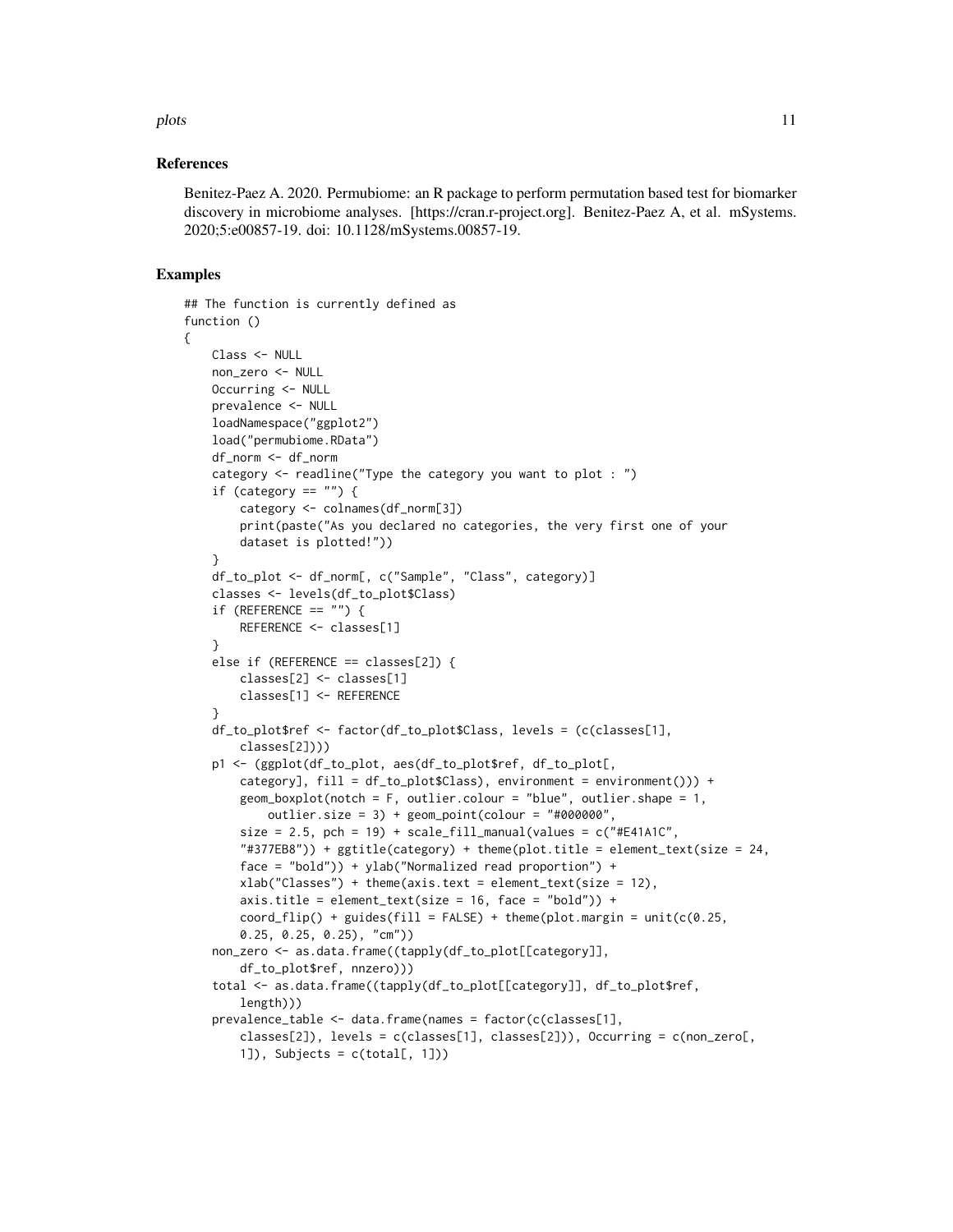```
prevalence_table$prevalence <- (prevalence_table$Occurring/prevalence_table$Subjects) *
      100
  p2 \leq gghot(prevalence_table, aes(x = names, y = prevalence, fill = names,width = (0.75)) + geom_bar(stat = "identity", colour = "grey20") +
      scale_fill_manual(values = c("#E41A1C", "#377EB8")) +
      coord_flip() + guides(fill = FALSE) + ggtitle(paste("",
      "", sep = " ")) + theme(plot.title = element_text(size = 24,
   face = "bold")) + ylab("Prevalence (percentage)") + theme(axis.title.y = element_blank(),
      axis.text.y = element_blank(), axis.text.x = element_text(size = 12),axis.title = element_text(size = 16, face = "bold")) +
      theme(plot.margin = unit(c(0.25, 0.25, 0.25, 0.25), "cm")) +
      ylim(0, 100)
  output <- readline("Do you want an output file (yes/no)? : ")
  if (substr(output, 1, 1) == "y") {
      extension <- readline("What extension do you prefer for the output plot
      (ps, pdf, jpeg, tiff, png, bmp )? : ")
      tiff(filename = paste(category, extension, sep = "."),
          width = 1000, height = 200, res = 100, units = "px")
      grid.arrayange(p1, p2, ncol = 2)dev.off()
  }
  else {
      print(grid.arrange(p1, p2, ncol = 2))
  }
  save(df, df_norm, df_to_plot, REFERENCE, classes, file = "permubiome.RData")
}
```
size.effect *Executing estimation statistics based on bootstrap-coupled approach*

#### Description

Assessing the size effect on selected microbiome features found to be differentially abundant between classes. This analysis is based on the Data Analysis using Bootstrap-Coupled Estimation (dabestr) R package and gives you the option to create Gardner-Altman estimation plots individually all features found to be differentially presented in your dataset.

#### Usage

```
size.effect(category = "", replicates = 5000, n.seed = 12345,
paired = FALSE, plot.file = "tiff", id.pairs = NULL)
```
## Arguments

| category   | Name of the microbiome feature, which differential abundance between classes<br>will be further explored. |
|------------|-----------------------------------------------------------------------------------------------------------|
| replicates | The number of bootstrap resamples that have to be generated. Integer, default<br>5000.                    |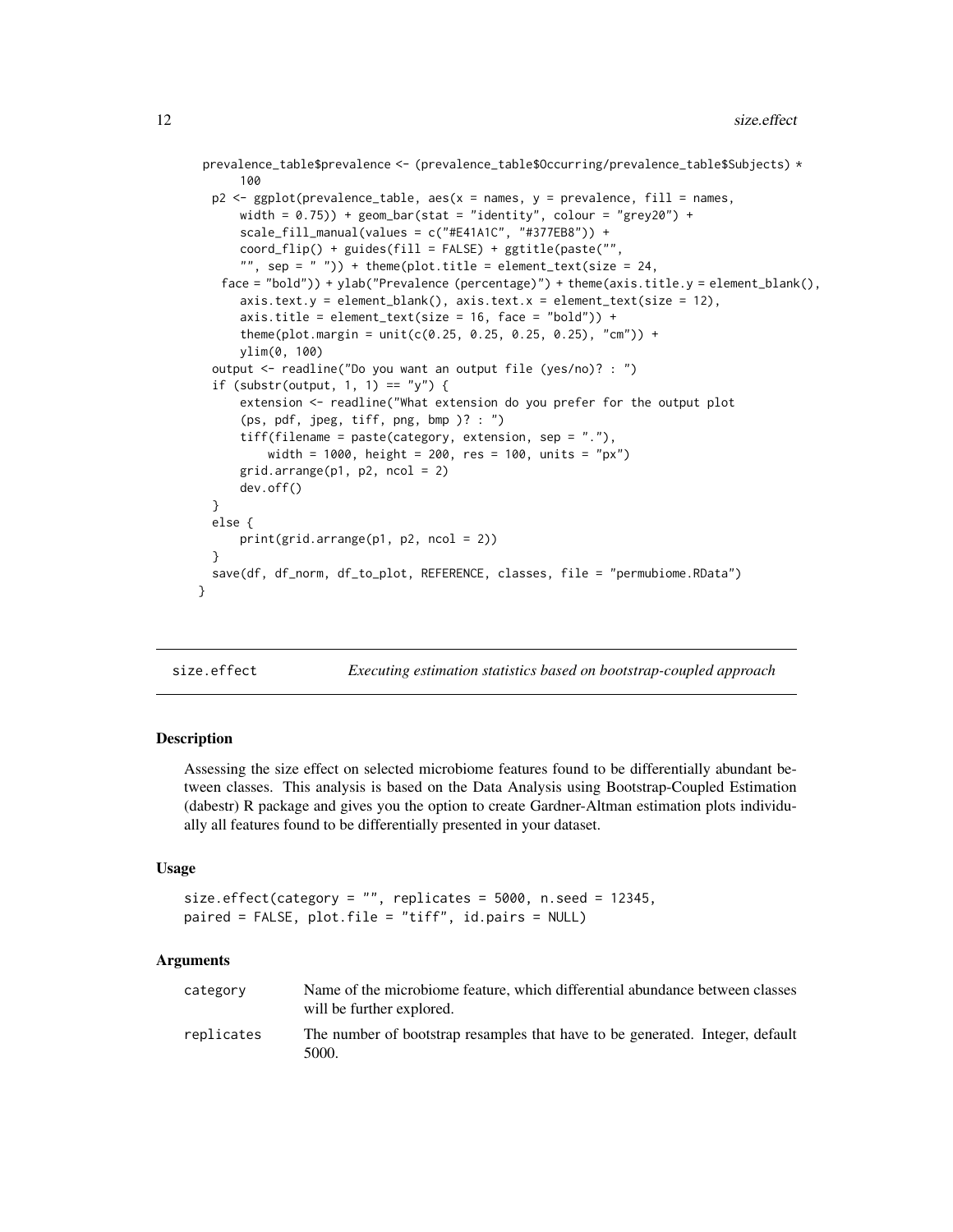#### size.effect 13

| n.seed    | This specifies the seed used to set the random number generator. Setting a seed<br>ensures that the bootstrap confidence intervals for the same data will remain<br>stable over separate runs/calls of this function. Integer, default 12345.                                 |
|-----------|-------------------------------------------------------------------------------------------------------------------------------------------------------------------------------------------------------------------------------------------------------------------------------|
| paired    | If TRUE, the two groups are treated as paired samples, please add an extra<br>column (id.pairs) to parse identity of the datapoint. Default FALSE, the con-<br>trol_group group is treated as pre-intervention and the test_group group is con-<br>sidered post-intervention. |
| plot.file | Extension for plot graphics (ps, pdf, jpeg, tiff, png, bmp). Default "tiff".                                                                                                                                                                                                  |
| id.pairs  | Column name for information to parse identity of the datapoint in case of paired<br>data.                                                                                                                                                                                     |

#### Details

Be careful to type the "category" correctly to be analyzed in order to that matches with the table contained information.

#### Author(s)

Alfonso Benitez-Paez

## References

Benitez-Paez A. 2020. Permubiome: an R package to perform permutation based test for biomarker discovery in microbiome analyses. [https://cran.r-project.org]. Benitez-Paez A, et al. mSystems. 2020;5:e00857-19. doi: 10.1128/mSystems.00857-19.

## Examples

```
## The function is currently defined as
function (category = ", replicates = 5000, n.seed = 12345,
   paired = FALSE, plot.file = "tiff", id.pairs = NULL)
{
   Class <- NULL
   ref <- NULL
   loadNamespace("dabestr")
   loadNamespace("rlang")
    load("permubiome.RData")
    df_norm <- df_norm
    if (paired == TRUE) {
     print(paste("You declared paired data, be sure to include the correct -id.column- argument
to parse the identity of the datapoint!"))
    }
   classes <- levels(df_norm$Class)
    if (REFERENCE == "") {
       REFERENCE <- classes[1]
    }
   else if (REFERENCE == classes[2]) {
       classes[2] <- classes[1]
        classes[1] <- REFERENCE
    }
```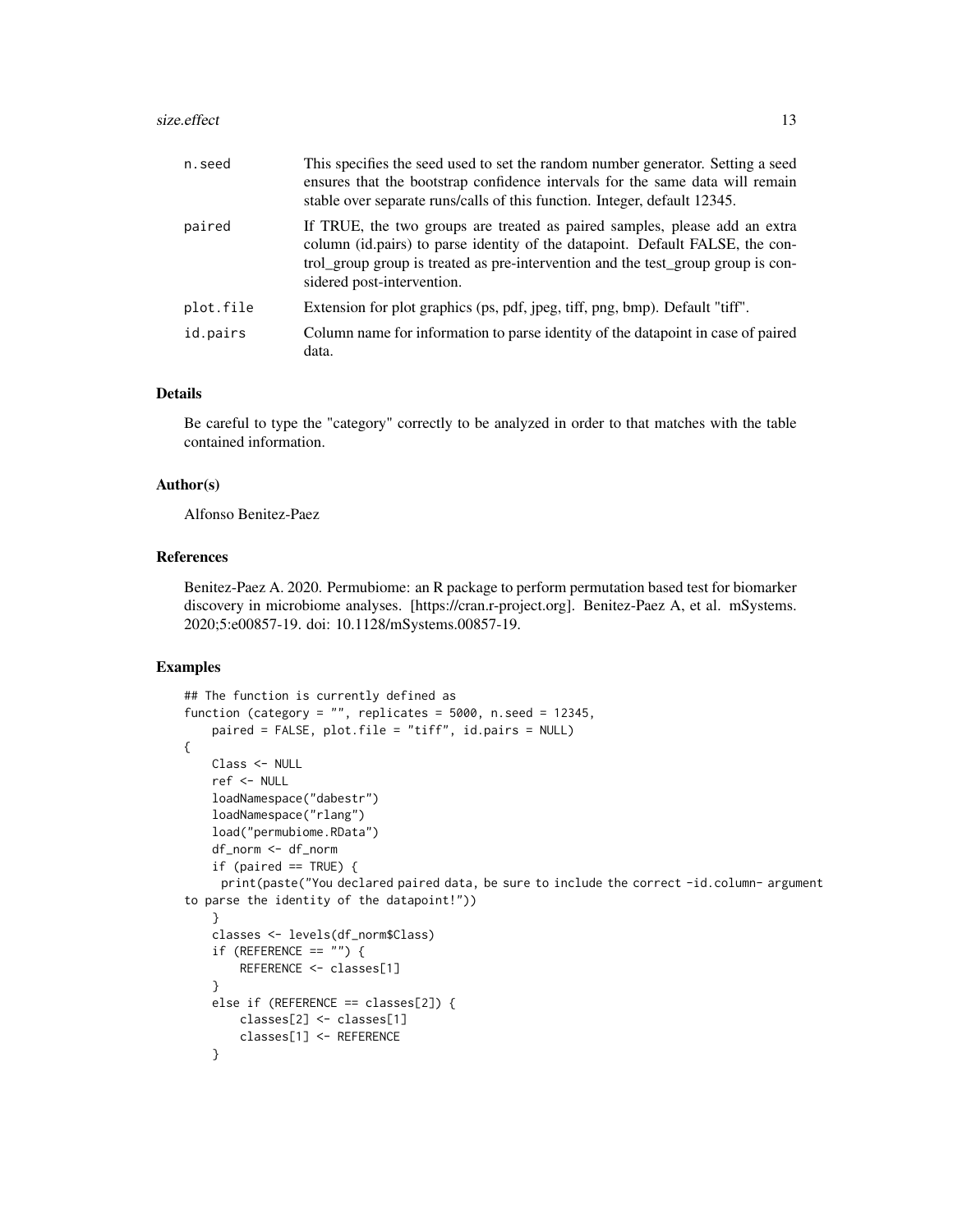```
prepare.stats <- dabest(df_norm, Class, category, paired = paired,
       idx = c(classes[1], classes[2]), id.column = id.pairs)
   prepare.stats$y<-quo_set_expr(prepare.stats$y, as.symbol(category))
   print(prepare.stats)
    if (category == "") {
       category <- colnames(df_norm[3])
     print(paste("As you declared no categories, the very first one of your dataset will be
processed!"))
   }
   estimation.stats<-median_diff(prepare.stats, ci = 95, reps = replicates,
       seed = n.seed)e_plot <- plot(estimation.stats, group.summaries = "median_quartiles",
       palette = "Set1", rawplot.ylabel = paste(category, "normalized reads",
           sep = ""), tick.fontsize = 12, axes.title.fontsize = 18)
    tiff(filename = paste(category, "estimation", plot.file, sep = "."),
       width = 650, height = 600, res = 100, units = "px")
   e_plot
   dev.off()
   print(e_plot)
   save(df, df_norm, REFERENCE, classes, file = "permubiome.RData")
 }
```